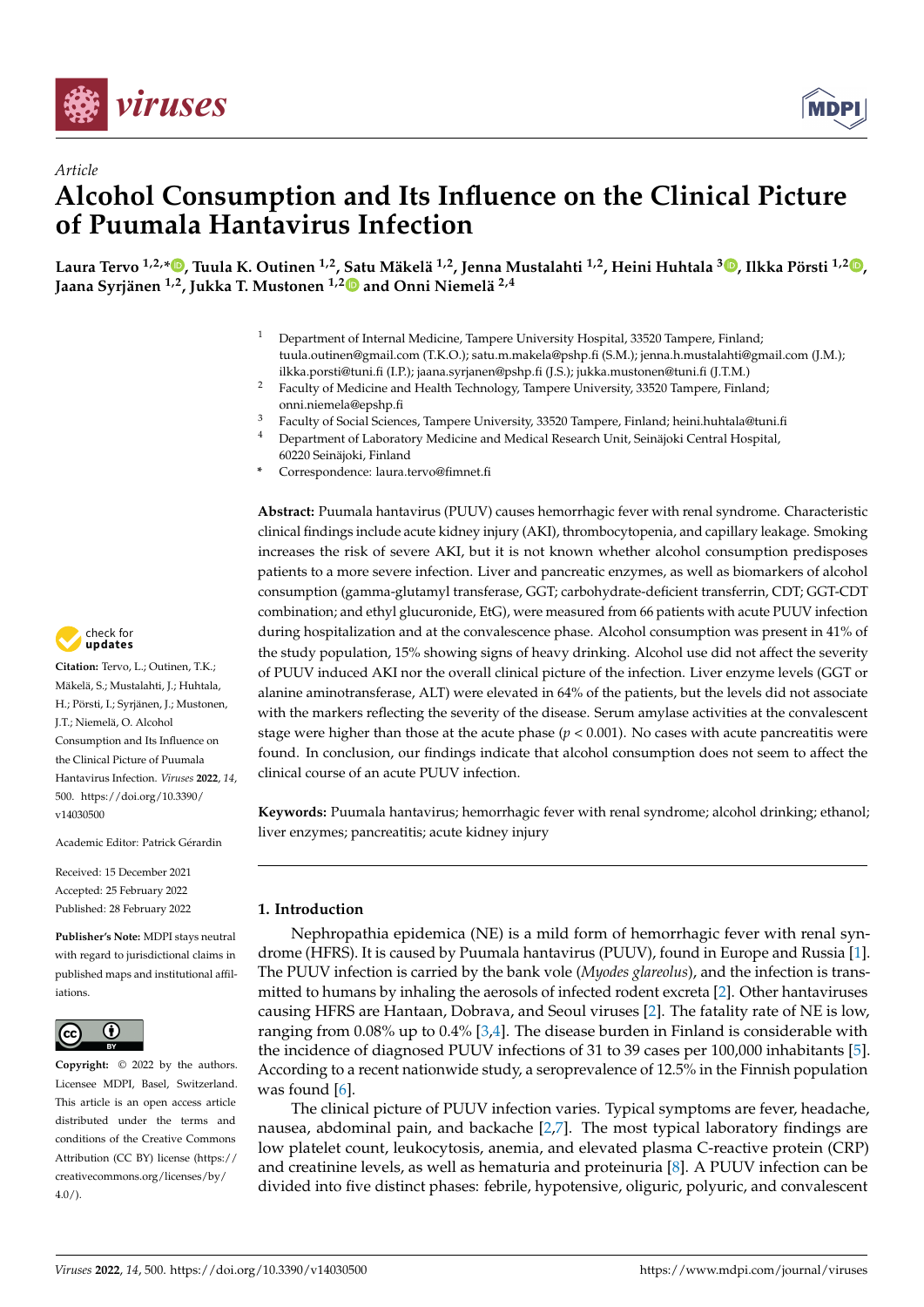phases [\[8\]](#page-9-7). Renal involvement includes the oliguric phase with acute kidney injury (AKI), followed by polyuria and spontaneous recovery. A small percentage of patients need transient hemodialysis treatment [\[9\]](#page-9-8). Host genes have an influence on the outcome of PUUV infection [\[10](#page-9-9)[–12\]](#page-9-10). Several biomarkers can predict the severity of the disease [\[8,](#page-9-7)[13](#page-9-11)[,14\]](#page-9-12). Recently, albuminuria, hematuria, and glucosuria, as well as hyperglycemia have been shown to predict the severity of PUUV infection [\[15–](#page-9-13)[17\]](#page-9-14).

Raised serum aminotransferases (ALT, AST) are reported as typical laboratory findings in HFRS, with a prevalence of 41–85% [\[18](#page-9-15)[–21\]](#page-9-16). In a Swedish study, 60% of patients exceeded the upper normal limits [\[19\]](#page-9-17). The association of aminotransferase levels with the clinical course or symptoms in PUUV infection has, however, remained unknown.

The results concerning pancreatic involvement in HFRS have been contradictory in previous studies. There are reports of a small series of HFRS accompanied by acute pancreatitis [\[22–](#page-9-18)[28\]](#page-10-0). In these studies, different hantaviruses are presented. To our knowledge, there is only one case report of PUUV induced acute pancreatitis [\[29\]](#page-10-1). In a German study of 166 patients with confirmed PUUV infection, serum lipase levels were elevated in 15% of patients at the acute phase of the disease [\[30\]](#page-10-2). Still, abdominal ultrasound or computer tomography (CT) scan showed no signs of acute pancreatitis. Patients with elevated lipase levels did not have abdominal pain more often than those with normal lipase levels, whereas they had a higher serum creatinine concentration, reflecting the severity of AKI [\[30\]](#page-10-2).

In our previous study, we showed that current smoking is associated with severe AKI in PUUV infection [\[31\]](#page-10-3). Several lines of evidence have also indicated a significant association between alcohol consumption and smoking [\[32](#page-10-4)[–34\]](#page-10-5). Excessive alcohol drinking raises serum liver enzymes, and it increases the risk of acute pancreatitis [\[35](#page-10-6)[,36\]](#page-10-7). In addition to smoking, alcohol affects the host's immune defense. Alcohol use is known to predispose to various infections, such as bacterial pneumonia and systemic bacterial infections [\[37](#page-10-8)[,38\]](#page-10-9). In animal models, alcohol exposure also predisposes to viral infections, such as respiratory syncytial virus pneumonia [\[39\]](#page-10-10). Furthermore, heavy drinking worsens the clinical outcome of several infections such as pneumonia, tuberculosis, and viral hepatitis [\[40\]](#page-10-11). However, there is no data on the possible association between alcohol consumption and the clinical outcome of PUUV infection or other hantavirus infections.

Gamma-glutamyltransferase, GGT, is an enzyme of the liver that has a 70–73% sensitivity to detect heavy alcohol consumption [\[41\]](#page-10-12). Another commonly used marker of alcohol consumption is carbohydrate-deficient transferrin, CDT, which has high specificity, but relatively low sensitivity [\[42\]](#page-10-13). Using a combination marker of GGT and CDT, formulated with the mathematical equation, the specificity and the sensitivity can be improved [\[43\]](#page-10-14). Another biochemical marker of alcohol consumption is ethyl glucuronide (EtG). It is a specific metabolite of ethanol, which can be measured from bodily fluids for several days after cessation of ethanol intake [\[43\]](#page-10-14).

This study aimed to evaluate whether alcohol drinking affects the clinical outcome of PUUV infection. We also aimed to evaluate the changes in liver and pancreatic enzymes during acute PUUV infection and to assess their associations with patients' symptoms and other clinical and laboratory findings.

### **2. Materials and Methods**

## *2.1. Subjects and Study Protocol*

All patients were treated at Tampere University Hospital between January 2005 and November 2014 with serologically confirmed NE. The study cohort consisted originally of 86 consecutive patients of which 66 had control-phase serum samples available, and they were finally included in the study. All patients gave informed consent to participate, and the study protocol was approved by the Ethics Committee of Tampere University Hospital (R04180, R09206, R11188). The samples were collected daily during hospital care from day one at the hospital until discharge or until day five, whichever came first. Clinical variables were obtained during the hospital stay and symptoms were recorded accurately.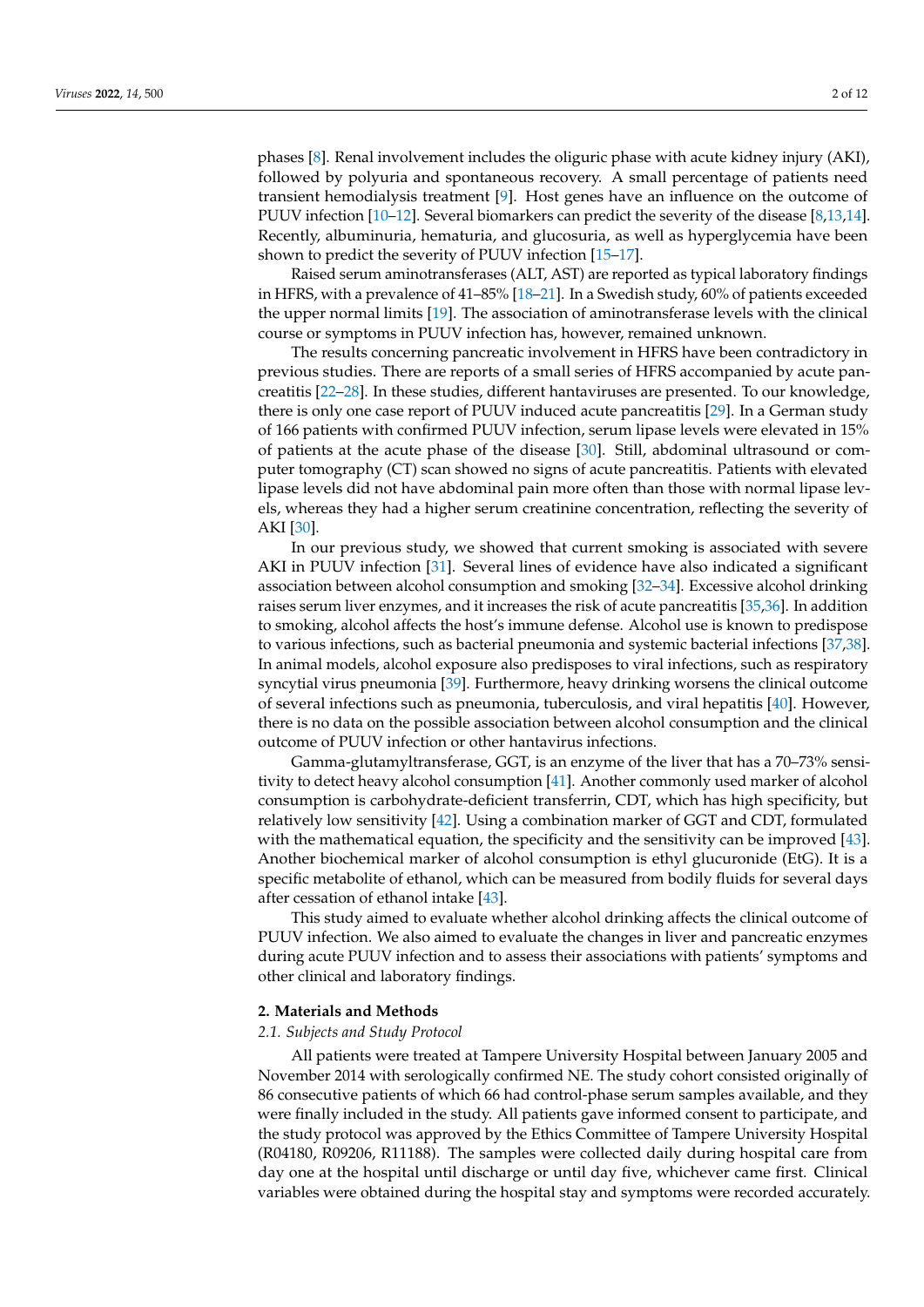Convalescent phase samples of patients were obtained on median 24 (range 17–76) days after the onset of fever.

## *2.2. Laboratory Markers and Clinical Variables*

Acute PUUV infection was serologically confirmed in all patients [\[44\]](#page-10-15). Blood leukocyte and platelet count, hematocrit, and plasma CRP concentration were determined by standard clinical chemical methods at the Laboratory Centre of Pirkanmaa Hospital District (later named Fimlab Laboratories), Tampere, Finland. The concentrations of serum alanine aminotransferase (S-ALT), serum gamma-glutamyl transferase (S-GGT), serum and urine (U) creatinine (S/U-creatinine), serum cystatin C (S-Cys-C), serum carbohydrate-deficient transferrin (S-CDT), serum and urine amylase (S/U-AMYL), urine trypsinogen (U-Trypsin), and urine ethyl glucuronide (U-EtG) were measured by accredited methods at the Laboratory of Seinäjoki Central Hospital, Seinäjoki, Finland. To detect recent alcohol consumption before sampling, U-EtG values above a cut-off limit of 500 ng/mL were used [\[45\]](#page-10-16). To improve sensitivity and specificity to detect heavy alcohol drinking, a combination marker of GGT and CDT was used; and, GGT-CDT was counted using a mathematical equation of GGT-CDT =  $0.8 \times \ln(GGT) + 1.3 \times \ln(CDT)$ . The cut-off limits of 4.3 for men and 3.8 for women were used [\[46\]](#page-10-17). Convalescent phase values of GGT-CDT were used to avoid the confounder effect of acute infection which may raise liver enzymes. Both alcohol markers (GGT-CDT and U-EtG) were available from 66 patients at the convalescent phase. Original data is available as Supplementary Material.

The highest or the lowest values of the variables measured during the hospital stay were designated as the maximum or minimum values. The severity of PUUV infection was evaluated with several variables. Cystatin C concentrations and the maximum serum creatinine reflected the severity of AKI. The severity of overall infection was also evaluated with a maximum blood leukocyte count and a minimum platelet count. Weight change during the hospital stay reflected fluid retention and, thus, both a change in the capillary permeability and the severity of AKI, whereas the length of hospital stay reflected the overall severity of the illness. Severe AKI was defined by a creatinine level equal to or more than 353.6 µmol/L which meets the criteria of KDIGO Clinical Practice Guidelines for AKI Stage-3 [\[47\]](#page-10-18).

The definition of acute pancreatitis consisted of the following criteria: upper abdominal pain and serum amylase elevation threefold above the upper limit of normal [\[35\]](#page-10-6). Urine amylase/creatinine and trypsin/creatinine ratios were calculated to eliminate the bias due to urine concentration alterations. The detection limit for U-trypsin was 1.56 ng/mL, and concentrations below the detection limit were regarded as 1.56 ng/mL in the analyses. Clinical variables such as weight, blood pressure, and length of hospital stay, as well as symptoms, were documented accurately during the hospital stay. Cigarette smokers were classified into current smokers and non-smokers (including never smokers and ex-smokers).

# *2.3. Definition of Alcohol Use*

We classified patients into three different categories. Patients were classified as alcohol heavy drinkers if the combination marker GGT-CDT exceeded the cut-off limit at the control stage. Patients with a U-EtG level above the cut-off limit but with GGT-CDT below the cut-off limit were classified as light drinkers. Patients who had no elevation in either of these markers were designated as abstainers. Patients were also divided into two groups: alcohol drinkers (including heavy and light drinkers) and abstainers.

## *2.4. Statistical Analysis*

Data analyses were performed using IBM SPSS Statistics for Windows, version 27.0 (IBM Corporation, Armonk, NY, USA). To describe the data, medians and ranges were given for skewed continuous variables and numbers and percentages for categorical variables. To compare quantitative variables, a Mann–Whitney U-test was used. Categorical data were analyzed by the Chi-square test or the Fisher exact test, as appropriate. Spearman's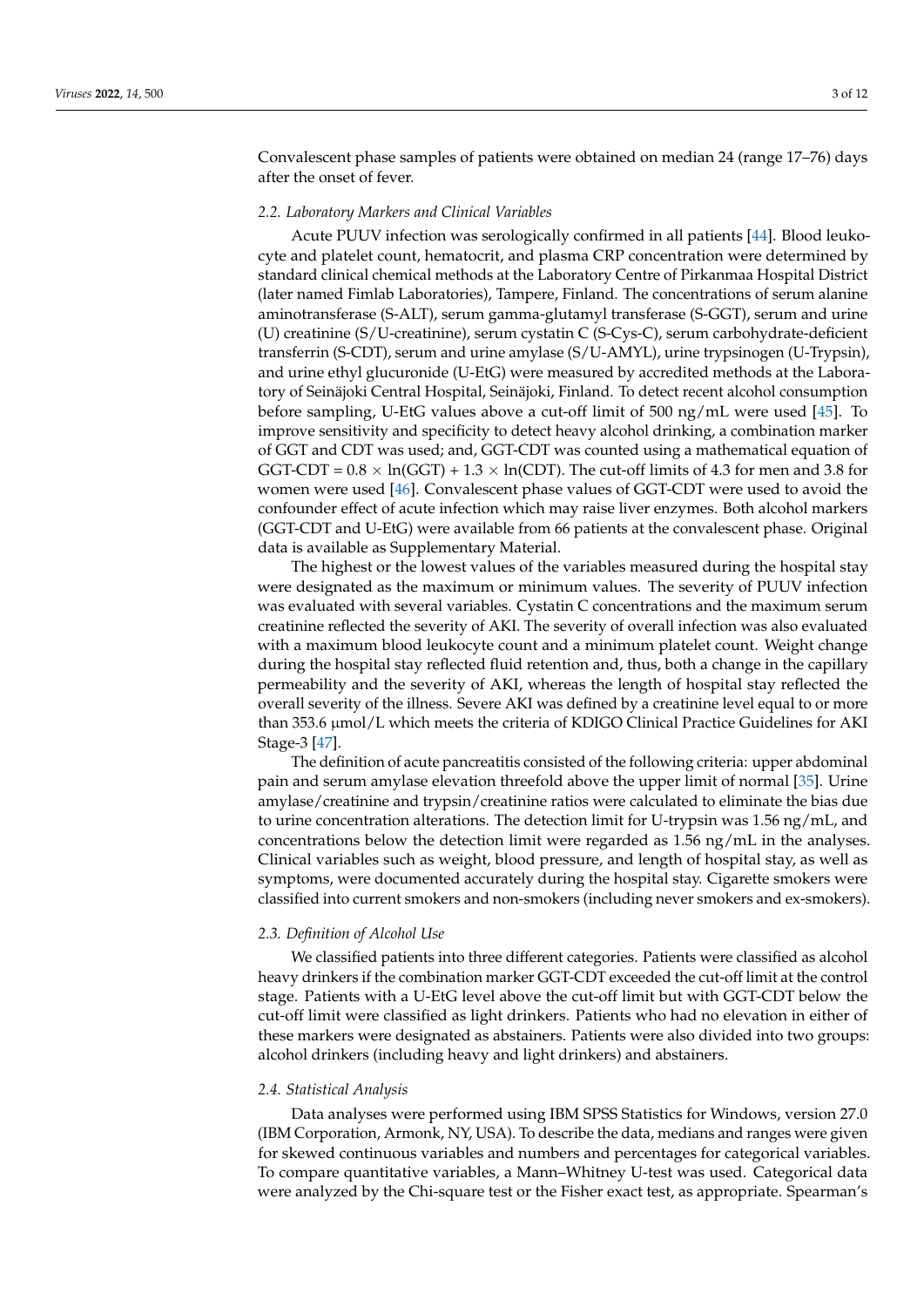rank correlation test was used to find associations between liver and pancreatic enzyme levels and variables reflecting disease severity. When comparing between two groups (acute and convalescence phase values) a Wilcoxon signed-rank test was used, and when comparing three groups, the Kruskal–Wallis test was used. The *p*-values were adjusted by the Bonferroni correction for multiple tests. A two-sided *p*-value of less than 0.05 was regarded as statistically significant.

#### **3. Results**

The main laboratory findings and clinical characteristics are presented in Table [1.](#page-3-0) The median age was 41 years (range 22–74) and 36 (55%) of the patients were males. One or more of the following comorbidities was found prior to the onset of the disease in 17 patients: hypertension (*n* = 7), asthma (*n* = 2), rheumatoid arthritis (*n* = 2), type 2 diabetes ( $n = 3$ ), coronary artery disease ( $n = 2$ ), atrial fibrillation ( $n = 2$ ), celiac disease (*n* = 1), transient ischemic attack (*n* = 1), and gastritis (*n* = 1). None of the patients had chronic kidney disease. Thirty-six (55%) patients were current smokers at the time of the onset of the illness. The patients were admitted to the hospital at the median of four days after the onset of fever. The clinical picture was typical of PUUV infection in all patients.

<span id="page-3-0"></span>**Table 1.** Clinical and laboratory characteristics of 66 patients with acute PUUV infection.

| Variable                                     | Median         | Range         |
|----------------------------------------------|----------------|---------------|
| Clinical variable                            |                |               |
| Age (years)                                  | 41             | $22 - 74$     |
| BMI (kg/m <sup>2</sup> ) ( $n = 57$ )        | 26             | $19 - 37$     |
| Change in body weight (kg)                   | $\overline{2}$ | $0 - 11$      |
| Length of hospital stay (days)               | 6              | $2 - 16$      |
| Systolic blood pressure on admission (mmHg)  | 126            | $72 - 182$    |
| Diastolic blood pressure on admission (mmHg) | 80             | $40 - 110$    |
| Laboratory value                             |                |               |
| Creatinine max (µmol/L)                      | 175            | 53–1148       |
| Cystatin C max (mg/L)                        | 1.9            | $0.8 - 6.5$   |
| $CRP$ max $(mg/L)$                           | 91             | $16 - 267$    |
| Haematocrit max                              | 0.44           | $0.33 - 0.60$ |
| Leukocyte count max $(\times 10^9/L)$        | 10.5           | $4.2 - 45$    |
| Platelet count min $(\times 10^9$ /L)        | 53             | $5 - 150$     |

Abbreviations: Max, maximum value during hospital stay; Min, minimum value during hospital stay; BMI, body mass index; CRP, C-reactive protein.

Out of 66 patients, 43 (65%) had at least one gastrointestinal (GI) symptom at the time of admission to the hospital. Thirty-eight patients (58%) had nausea, 33 (50%) vomited, and 18 (27%) had abdominal pain. When considering the markers reflecting alcohol consumption, S-GGT was found to be over the cut-off limit in 35/66 (53%) of the patients and S-CDT in 2 (3%) patients at the acute stage of NE. Both GGT and CDT were significantly higher during the acute phase when compared with the convalescence phase as shown in Table [2.](#page-4-0) We also calculated the magnitude of change between acute and control stages of the values presented in Table [2,](#page-4-0) and we compared these between alcohol drinkers and abstainers. This comparison was also made between heavy drinkers, light drinkers, and abstainers. There were no differences between the two groups (data not shown).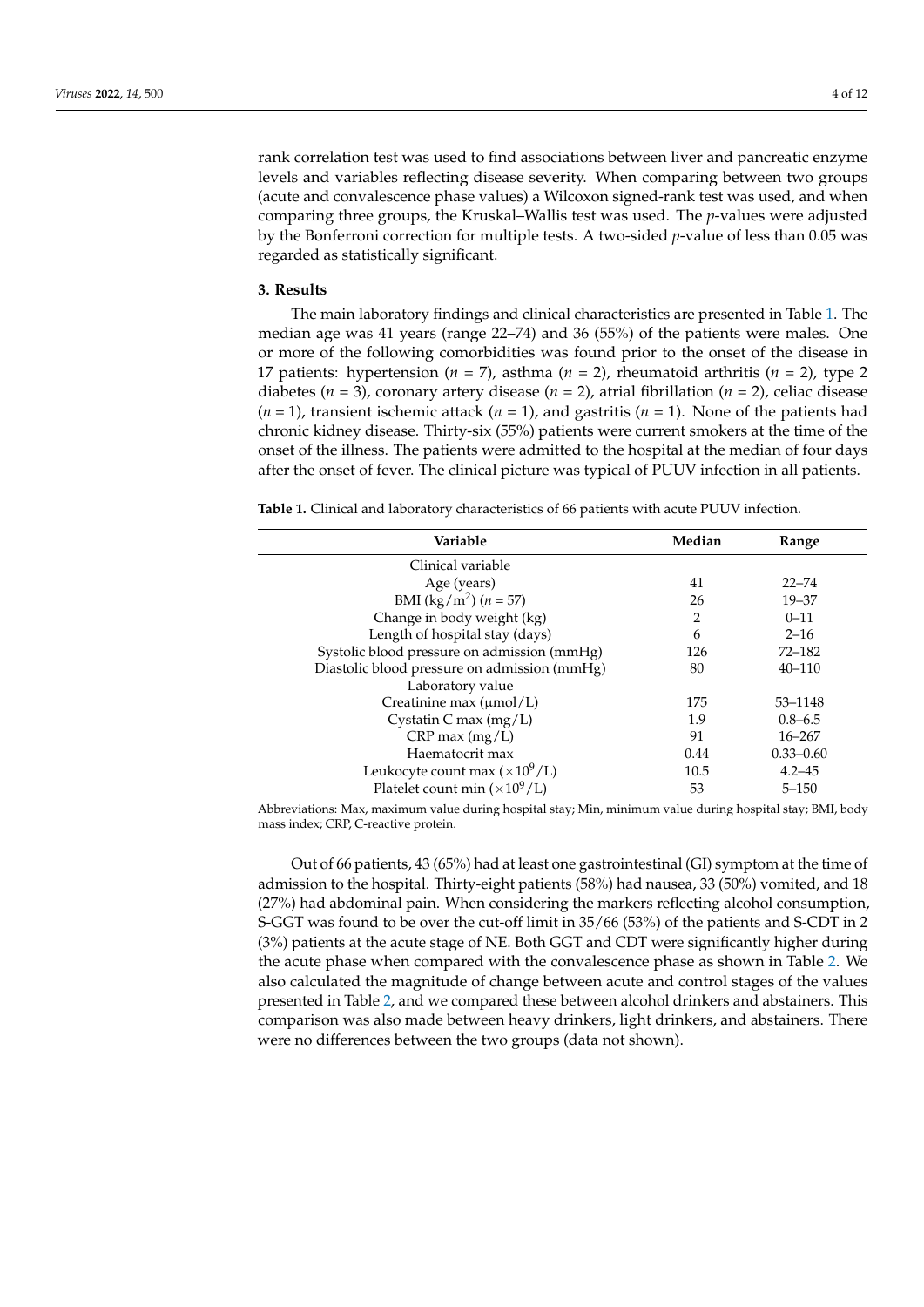|                           | Acute Phase $(n = 66)$ |              | Convalescent Phase $(n = 66)$ |              |                             |
|---------------------------|------------------------|--------------|-------------------------------|--------------|-----------------------------|
|                           | Median                 | Range        | Median                        | Range        | <i>p</i> Value <sup>a</sup> |
| ALT max $(U/L)$           | 35                     | 14–400       | 27                            | $5 - 126$    | 0.003                       |
| $GGT$ max $(U/L)$         | 52                     | 16-549       | 44                            | $5 - 168$    | 0.007                       |
| Amyl max $(U/L)$          | 48                     | $13 - 181$   | 74                            | $20 - 215$   | < 0.001                     |
| Trypsinogen max<br>(ng/L) | 6.6                    | $1.6 - 33.7$ | 1.6                           | $1.5 - 11.1$ | < 0.001                     |
| Trypsin/crea max          | 1.1                    | $0.1 - 14.9$ | 0.2                           | $0.1 - 3.5$  | < 0.001                     |
| CDT max $(\% )$           | 1.6                    | $1.0 - 3.4$  | 1.5                           | $1.0 - 2.8$  | 0.005                       |
| GGT-CDT max               |                        |              |                               |              |                             |
| women                     | 3.5                    | $2.7 - 5.1$  | 3.3                           | $2.7 - 4.9$  | 0.072                       |
| men                       | 3.9                    | $2.5 - 6.1$  | 3.7                           | $1.8 - 4.8$  | 0.034                       |

<span id="page-4-0"></span>**Table 2.** Comparison of acute-phase values and control values. Control samples were taken at the median of 24 (range 17–76) days after the onset of fever.

Abbreviations: Max, maximum value during hospital stay; ALT, serum alanine aminotransferase; GGT, serum gamma-glutamyltransferase; Amyl, serum amylase; Trypsin/crea, urine trypsinogen: creatinine ratio; CDT, serum carbohydrate-deficient transferrin; GGT-CDT, combination marker of gamma-glutamyltransferase and carbohydrate-deficient transferrin. <sup>a</sup> Comparison between acute and convalescence phase values; Wilcoxon signed-rank test was used.

To improve the sensitivity and the specificity to identify heavy drinking, we calculated the combination marker GGT-CDT. In the analyses, we used GGT-CDT of 66 patients at the convalescent phase to avoid the confounder effect of acute infection, which may raise S-GGT. This combination marker showed elevated levels in 5/36 (14%) males and 5/30 (17%) females. Only one patient had high urine EtG (2786 ng/mL) already at admission; while, at the convalescent phase, 20 out of 66 (30%) patients showed urine EtG concentration >500 ng/mL, suggesting recent alcohol consumption. Using either a U-EtG (showing recent alcohol consumption) or a GGT-CDT-combination marker (showing heavy alcohol use) exceeding the cut-off limit, we found 27/66 (41%) patients with biochemical evidence of alcohol consumption before the control visit: 15/36 (42%) males and 12/30 (40%) females.

The median of maximum serum creatinine and cystatin C concentration at the acute phase did not differ between alcohol drinkers as compared with abstainers: S-creatinine 118 µmol/L (range 53–1148) vs. 200 µmol/L (range 62–1139), *p* = 0.208 and S-cystatin C 1.7 mg/L (range  $0.8-5.0$ ) vs. 1.9 mg/L (range  $0.8-6.5$ ),  $p = 0.270$ , respectively. There were no differences in other variables reflecting disease severity or gastrointestinal symptoms at admission (data not shown). Alcohol drinkers had slightly higher GGT as compared with abstainers: 57 U/L (range 18–295) vs. 50 U/L (range 16–549), *p* = 0.043. Fifty-two percent (14/27) of alcohol drinkers were current smokers, whereas 56% (22/39) of patients with no alcohol use smoked ( $p = 0.715$ ).

We also compared heavy alcohol drinkers, light drinkers, and abstainers. There were no differences in a length of hospital stay, change in body weight, blood pressure on admission, the lowest platelet count, or in the severity of AKI between these groups as shown in Table [3.](#page-5-0)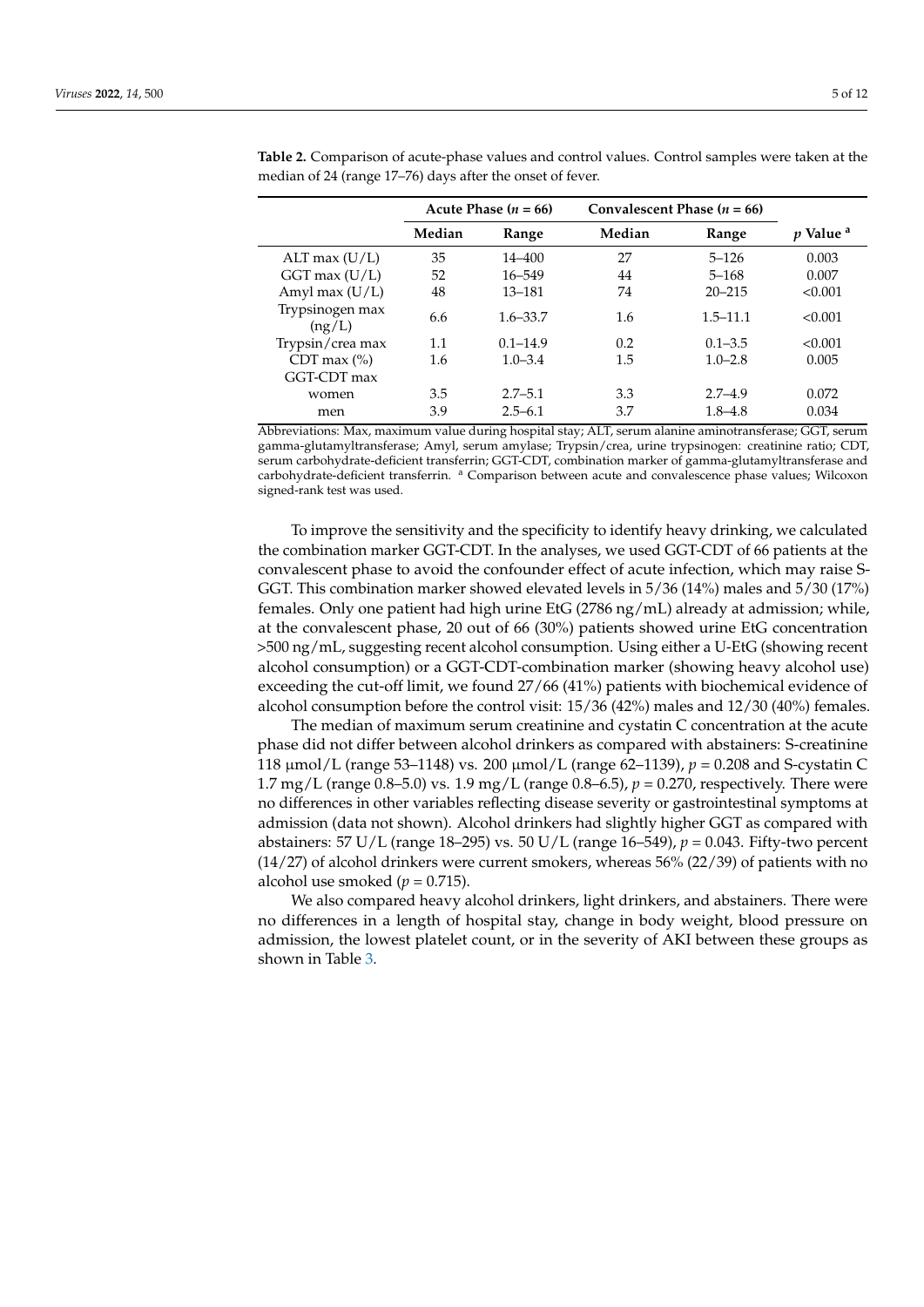|                                                 | Use of Alcohol                     |                                    |                                |                         |
|-------------------------------------------------|------------------------------------|------------------------------------|--------------------------------|-------------------------|
| Variable                                        | <b>Heavy Drinker</b><br>$(n = 10)$ | <b>Light Drinker</b><br>$(n = 17)$ | <b>Abstainer</b><br>$(n = 39)$ | $p$ -Value <sup>a</sup> |
| Clinical variable                               |                                    |                                    |                                |                         |
| Change in body<br>weight (kg)                   | 1.6                                | 3.5                                | 1.8                            | 0.447                   |
| Length of hospital<br>stay (days)               | 5                                  | 8                                  | 6                              | 0.153                   |
| Systolic blood pressure on<br>admission (mmHg)  | 127                                | 129                                | 124                            | 0.994                   |
| Diastolic blood pressure<br>on admission (mmHg) | 80                                 | 82                                 | 86                             | 0.754                   |
| Laboratory value<br>ALT max $(U/L)$             | 33                                 | 34                                 | 35                             | 0.967                   |
| GGT max (U/L)                                   | 98                                 | 49                                 | 50                             | 0.005                   |
| Amyl max (U/L)                                  | 32                                 | 47                                 | 49                             | 0.089                   |
| Creatinine max (µmol/L)                         | 115                                | 172                                | 200                            | 0.418                   |
| Cystatin C max (mg/L)                           | 1.6                                | 1.7                                | 1.9                            | 0.520                   |
| $CRP$ max $(mg/L)$                              | 99                                 | 99                                 | 82                             | 0.266                   |
| Haematocrit max                                 | 0.41                               | 0.44                               | 0.45                           | 0.123                   |
| Leukocyte count max<br>$(\times 10^9/L)$        | 11.7                               | 10.7                               | 10.1                           | 0.692                   |
| Platelet count min<br>$(\times 10^9/L)$         | 78                                 | 60                                 | 43                             | 0.142                   |
| Symptom                                         |                                    |                                    |                                |                         |
| Abdominal pain                                  | $1/10(10\%)$                       | 4/17(24%)                          | 13/39(33%)                     | 0.309                   |
| Nausea                                          | $5/10(50\%)$                       | 11/17(65%)                         | 22/39 (56%)                    | 0.737                   |
| Vomiting                                        | $4/10(40\%)$                       | 9/17(53%)                          | 20/39(51%)                     | 0.785                   |

<span id="page-5-0"></span>**Table 3.** Comparison of laboratory values (median of maximum or minimum value) and clinical symptoms among heavy alcohol drinkers, light drinkers, and abstainers.

Abbreviations: Max, maximum value during hospital stay; Min, minimum value during hospital stay; ALT, serum alanine aminotransferase; GGT, serum gamma-glutamyltransferase; Amyl, serum amylase; CRP, plasma C-reactive protein; max, maximum value during hospital stay; min, minimum value during hospital stay. <sup>a</sup> Comparison between three groups; Kruskal–Wallis test was used. *P*-values have been adjusted by the Bonferroni correction for multiple tests.

Severe AKI (creatinine  $>353.6 \mu$ mol/L) was not more frequent among heavy drinkers (2/10, 20%) or light drinkers (4/17, 24%) as compared with abstainers (13/39, 33%), *p* = 0.607. Clinical symptoms did not differ either between heavy alcohol drinkers, light drinkers, or abstainers (Table [3\)](#page-5-0). We also wanted to compare heavy alcohol drinkers to the rest of the patients (light drinkers and abstainers). There were no differences in variables reflecting the disease severity, such as the length of hospital stay or the minimum platelet count. In the same way as with other comparisons, neither did the severity of AKI nor clinical symptoms differ between heavy users and other users (data not shown).

Serum ALT exceeded the upper normal limit in 24/66 (36%) and S-GGT in 35/66 (53%) patients at the acute phase of the disease. Both enzymes were elevated in 17/66 (26%) of the patients and one or the other in 42/66 (64%) of the patients. As shown in Table [2,](#page-4-0) the maximum median ALT and GGT concentrations were significantly higher during the acute phase compared with the values at the control visit. Neither ALT nor GGT correlated with the severity of AKI, lowest platelet count, or any other variable reflecting the severity of the acute infection (data not shown).

The serum amylase concentration was below the normal limit (120  $U/L$ ) in almost all patients (62/66, 94%) at the acute phase. None of the patients had major increases in the amylase levels and, interestingly, serum amylase levels were found to be significantly lower during the acute phase when compared with the convalescent phase (Table [2\)](#page-4-0). The highest trypsinogen value in this cohort being 33.7 ng/mL, U-Trypsin was not elevated in any of the patients. All patients had U-trypsin/creatinine ratios within the normal limits.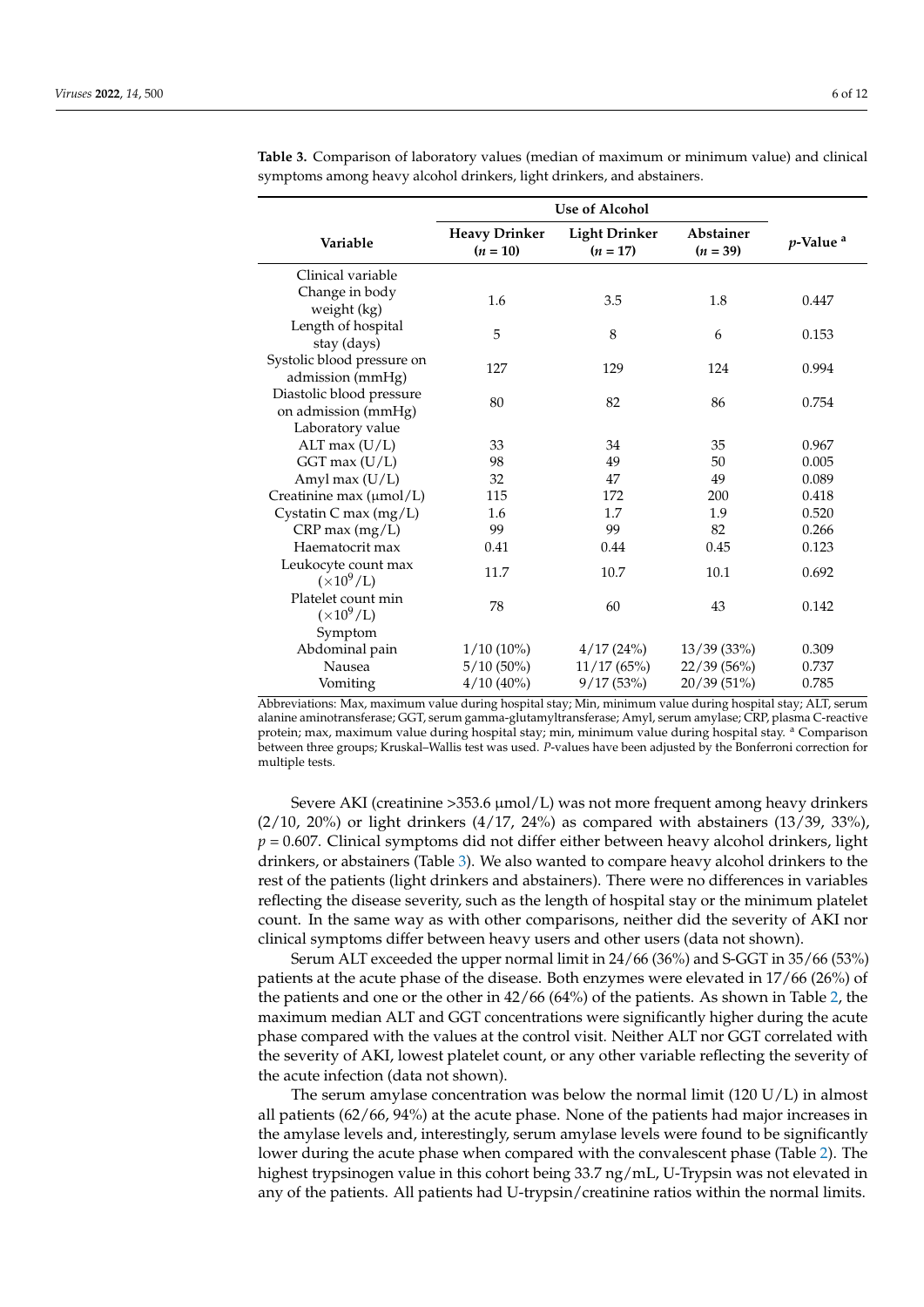Patients presenting with vomiting had higher S-ALT than those who did not: 45 U/L (range 17–400) vs. 31 U/L (range 14–87), *p* = 0.009. Otherwise, S-ALT or S-GGT levels did not differ between patients with or without GI symptoms. Patients with abdominal pain on admission showed higher serum amylase activities:  $66 \text{ U/L}$  (range 33–134) vs. 40 U/L (range  $13-181$ ),  $p = 0.006$ ; but, no one showed serum amylase elevation threefold the upper limit of normal. They also showed higher serum creatinine and cystatin C levels compared with those without abdominal pain:  $350 \mu \text{mol/L}$  (range  $76-1139$ ) vs.  $133 \mu \text{mol/L}$  (range 53–1148), *p* = 0.020 and 2.1 mg/L (1.2–6.5) vs. 1.6 mg/L (0.8–5.4), *p* = 0.087, respectively.

# **4. Discussion**

In the present study, forty-one percent of the patients showed some biochemical signs of alcohol use at the control visit. However, alcohol drinking was not found to show a significant relationship with the clinical course of PUUV infection. Liver enzymes were also commonly elevated in these patients, but they did not associate with the clinical outcome or kidney dysfunction. There were no cases of acute pancreatitis, and serum amylase levels were actually lower in the acute phase of the infection when compared with the convalescent stage.

Patients with evidence of alcohol consumption did not have a more severe clinical course of the acute infection. An enzyme of the liver, GGT is known to reflect alcohol overconsumption with a sensitivity of 70–73% [\[41\]](#page-10-12). However, GGT may also rise due to other factors including obesity, smoking, drug use, or some infections, which hampers its use as an alcohol marker, especially in hospital settings. Another widely used marker of alcohol abuse is CDT, which predicts heavy consumption with relatively high specificity but low sensitivity [\[42\]](#page-10-13). Both S-GGT and S-CDT are markers of chronic alcohol abuse, and they normalize within two to three weeks after the cessation of alcohol consumption [\[42](#page-10-13)[,43\]](#page-10-14).

A combination marker of GGT and CDT is more sensitive and specific to detect heavy alcohol consumption than either of these markers alone [\[42\]](#page-10-13). The combination marker GGT-CDT reacts when regular ethanol consumption exceeds 40 g per day [\[43\]](#page-10-14). In this work, we used the convalescence phase GGT-CDT levels for assessing alcohol consumption because we wanted to exclude the possible confounding effect of GGT elevation due to acute infection. This combined marker indicated heavy alcohol drinking in 14% of males and 17% of females. According to a large Finnish survey, with 13 976 individuals in the national FINRISK-study, the prevalence of heavy alcohol drinking in the general population was 4.2% [\[48\]](#page-10-19). In that study, alcohol consumption was assessed with a questionnaire, which may underestimate the true consumption. Nevertheless, our study showed over three times more cases with biomarker-based evidence of heavy alcohol consumption among the present patient population.

Some previous studies have shown that alcohol worsens the clinical outcome in infectious diseases [\[40\]](#page-10-11). In this cohort, neither heavy nor light alcohol use was found to predispose to more severe PUUV infection. The severity of AKI did not differ in alcohol drinkers compared with abstainers and there was no difference in other variables reflecting disease severity either. Alcohol drinkers did not show more frequent abdominal pain, vomiting, or nausea on admission to the hospital.

Ethyl glucuronide (EtG) is a specific metabolite of ethanol, which can be measured from bodily fluids for several days after cessation of ethanol intake [\[45\]](#page-10-16). Urine EtG can rise after a single instance of use, and it does not necessarily point to chronic alcohol abuse. With the cut-off limit of 500 ng/mL, other sources of ethanol exposure, such as the use of alcohol-containing hand disinfection or alcohol-containing cosmetics, are excluded. In the present study, urine EtG was elevated only in one patient at the acute phase of NE, whereas at the recovery stage 30% of the patients showed a urine EtG concentration over 500 ng/mL. Patients were admitted to the hospital at the median of four days after the onset of the fever. Since the half-life of EtG is short, the acute-phase levels reflect only the consumption of alcohol during the febrile stage of NE. It seems obvious that at the acute phase most patients did not use alcohol; and, therefore, only one patient showed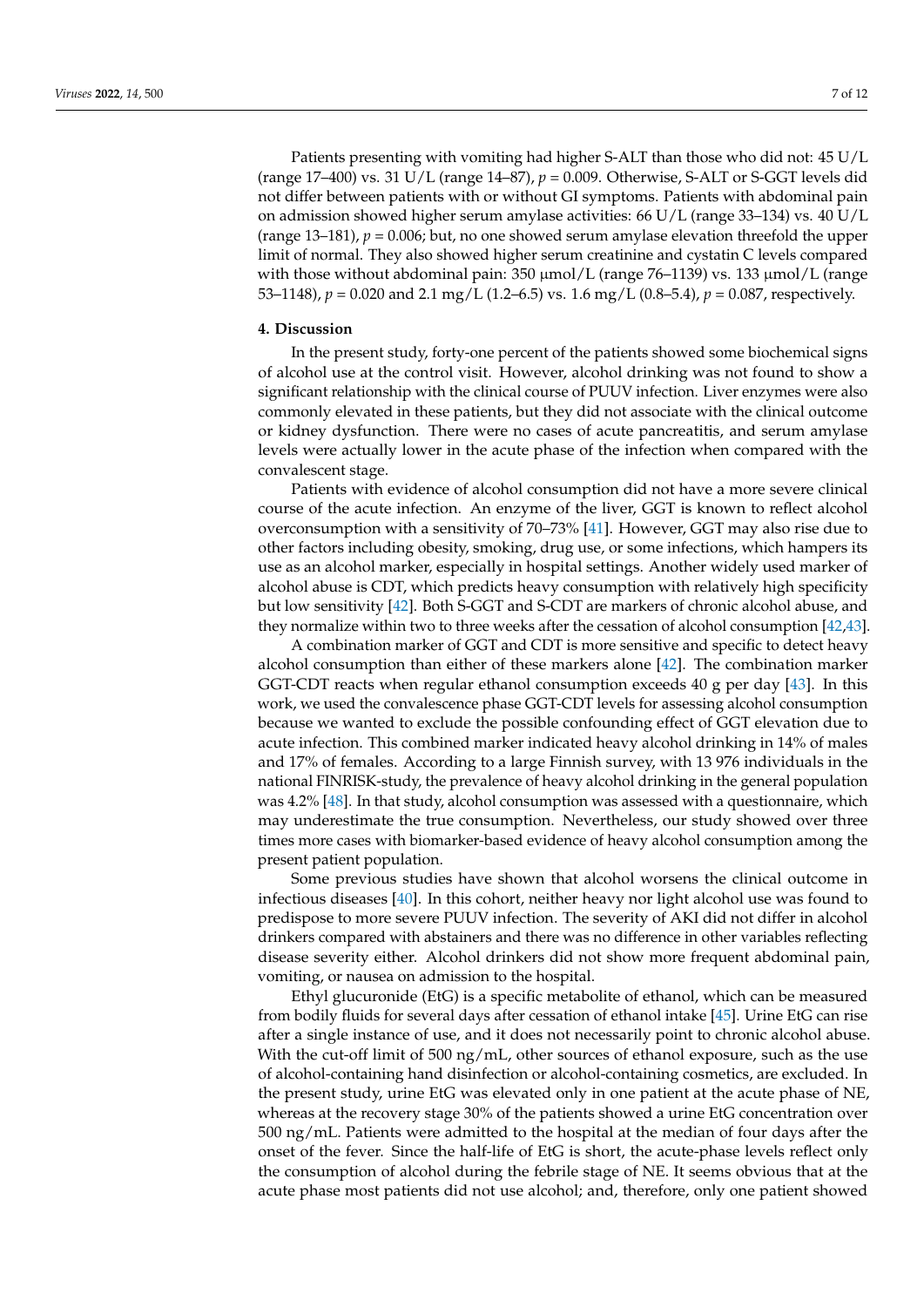signs of alcohol consumption for a few days before hospitalization. On the other hand, at the convalescent stage, alcohol consumption had probably returned to the usual levels of habitual alcohol intake. Using either urine EtG or GGT-CDT-combination marker as indicators of ethanol consumption, we found that forty-one percent of the patients had used alcohol before the control visit. These patients, however, did not differ from abstainers with respect to clinical symptoms or the course of the disease. Cigarette smoking was common, but there was no difference in smoking status between alcohol drinkers and abstainers.

Liver enzymes, either GGT or ALT, were elevated in 64% of the patients. There were only a few patients with liver enzymes exceeding three-fold the upper limit of normal. In clinical practice, it is often seen that liver enzymes rise slightly during the acute course of many infections and then normalize without any specific treatment. Raised aminotransferases are typically reported during the acute phase of PUUV infection, but the clinical relevance of this observation is not clear [\[18–](#page-9-15)[21\]](#page-9-16). While PUUV has been detected in liver from the lymphocytes of the sinusoids [\[49\]](#page-10-20), PUUV has not been detected from hepatocytes, to our knowledge. Therefore, PUUV may induce inflammation in the liver without infecting the hepatocytes. Libraty and colleagues have previously shown that patients with severe AKI did not have higher serum ALT levels during acute PUUV infection, when compared with those with non-severe AKI [\[50\]](#page-10-21). In the present study, there was neither correlation between serum creatinine nor cystatin C levels and the levels of liver enzymes. Serum aminotransferases did not correlate with other markers of disease severity either. While alcohol abuse is also known to raise S-ALT levels [\[36\]](#page-10-7), in this study the individuals classified as alcohol drinkers did not have high S-ALT activities, indicating that the quantities of alcohol consumed were probably below the thresholds that would cause significant liver damage.

Serum amylase concentrations in the present material were found to be low in almost all patients and, interestingly, the lowest serum amylase activities occurred at the acute phase of the disease. Patients sought treatment at a median of four days after the onset of fever. Presumably, patients had been feeling sick and lost appetite before admission to the hospital, and we speculate that preceding low nutrient intake due to acute illness may have contributed to the lower amount of salivary and total amylase levels in the acute phase.

Acute pancreatitis is associated with many infections, as also supported by recent observations among patients with SARS-CoV-2-infection [\[51\]](#page-10-22). The definition of acute pancreatitis consists of two out of three of the following criteria: (1) upper abdominal pain, (2) serum amylase or lipase elevation threefold above the upper limit of normal, and (3) computed tomography/magnetic resonance imaging/ultrasound findings of pancreatitis [\[35\]](#page-10-6). In this study, the definition of acute pancreatitis consisted of the following criteria: upper abdominal pain and serum amylase elevation threefold above the upper limit of normal. None of the patients met these criteria. Urine trypsinogen gives 100% specificity for acute pancreatitis using the cut-off limit of  $100 \text{ ng/mL}$  [\[52\]](#page-10-23). The highest trypsinogen value in this cohort reached 33  $\frac{mg}{mL}$ , also ruling out cases of acute pancreatitis. There are reports of Hantaan, Dobrava, and Seoul virus-induced HFRS accompanied with acute pancreatitis [\[22–](#page-9-18)[28\]](#page-10-0). In Europe, one study of 166 PUUV infected patients did not show any cases of pancreatitis [\[30\]](#page-10-2). Based on our findings and previous finding of Kitterer and colleagues [\[30\]](#page-10-2), it seems that HFRS caused by PUUV does not induce acute pancreatitis.

Sixty-five percent of the patients had some gastrointestinal symptoms at the time of admission to the hospital. Abdominal pain is a common symptom in hantavirus infections for which there is no pathophysiological explanation, so far. A German study found the PUUV nucleocapsid antigen in 62% analyzed intestinal biopsies [\[53\]](#page-11-0) and in the appendix of one patient [\[54\]](#page-11-1), reflecting a generalized PUUV infection. In our study, patients with abdominal pain on admission had higher serum amylase and creatinine concentrations than patients without such symptoms. Greater amylase in these patients may be caused by impaired renal function as amylase is eliminated through the kidneys.

There are some limitations in this study, which must be acknowledged. We did not include systematic questionnaire-based interviews of the history and current use of alcohol,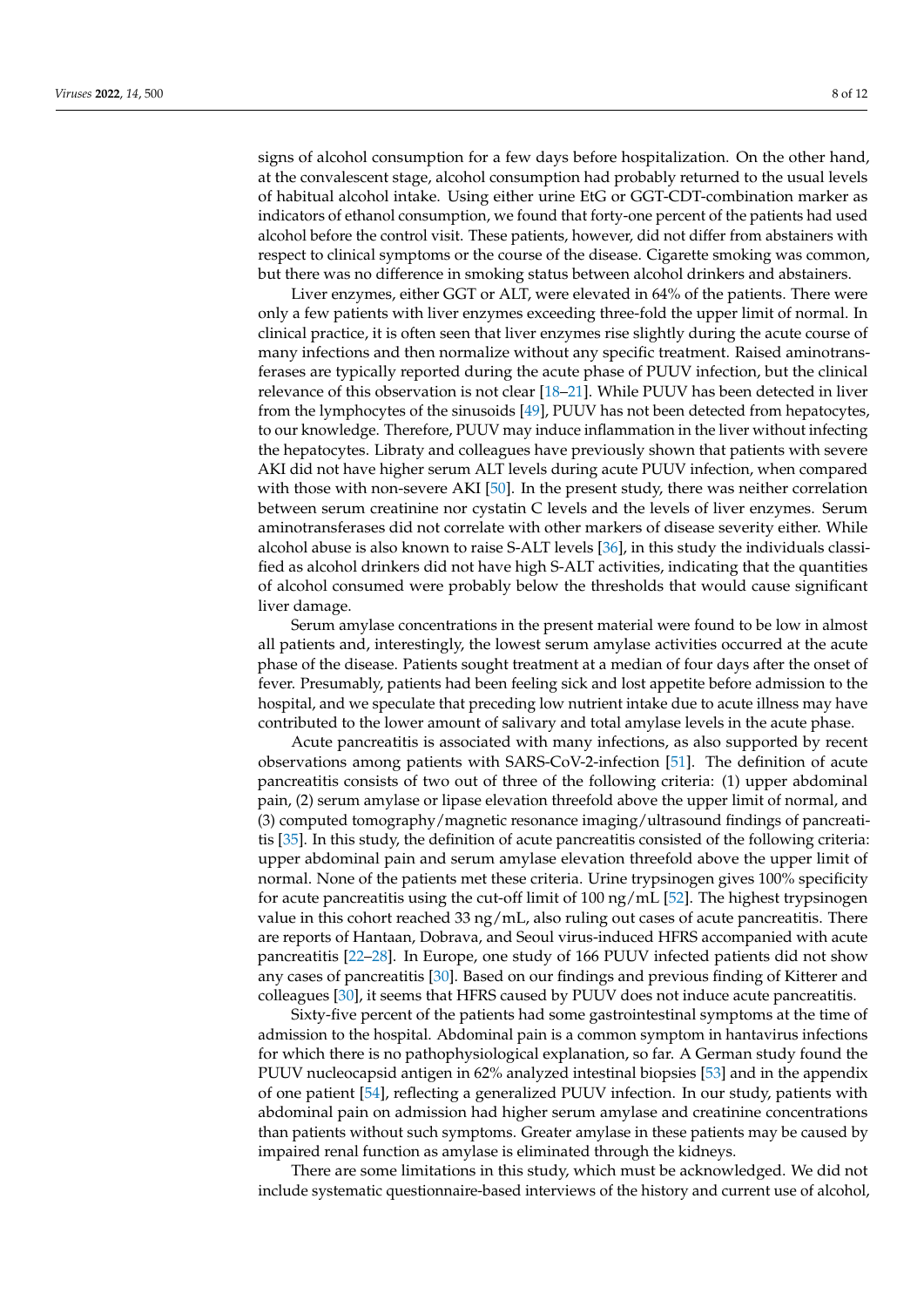such as the Alcohol Use Disorders Identification Test (AUDIT). Another limitation is the absence of other biomarkers, such as phosphatidylethanol (PEth). While PEth is currently known as a highly specific and sensitive biomarker of recent alcohol consumption, fresh blood samples are required for the analysis of this metabolite from red cells that were not available for this study [\[55\]](#page-11-2). The GGT-CDT combination marker, however, lacks only little in sensitivity (94%) compared with PEth [\[55\]](#page-11-2). Future studies should also address the possibility of whether the use of other biomarkers, such as mean corpuscular volume (MCV), could provide additional value in detecting alcohol consumption and its relation to disease severity in PUUV infected patients [\[56,](#page-11-3)[57\]](#page-11-4). The serum and urine samples were frozen before the analyses were made. Freezing might affect the concentrations of some enzymes, but the time of freezing did not differ between acute and control phase samples, and we therefore we find the comparison of these values reliable. The study size is relatively small, but it is sufficient to detect a strong correlation. Further studies with a larger population would be of interest.

In conclusion, in the present study population, forty-one percent of the patients showed biomarker-based signs of recent alcohol consumption at the control visit. Alcohol use did not, however, affect the clinical outcome of the infection, and alcohol users did not have a more severe AKI. There were no cases of acute pancreatitis caused by PUUV infection. Unexpectedly, the serum amylase concentration was significantly lower during the acute phase compared with the control visit, which warrants further studies in larger materials.

**Supplementary Materials:** The following supporting information can be downloaded at: [https:](https://www.mdpi.com/article/10.3390/v14030500/s1) [//www.mdpi.com/article/10.3390/v14030500/s1.](https://www.mdpi.com/article/10.3390/v14030500/s1) Flie S1: Original data.

**Author Contributions:** Conceptualization, S.M., J.T.M. and L.T.; methodology, L.T., O.N., T.K.O., S.M. and J.T.M.; software, L.T., H.H., T.K.O. and S.M.; validation, S.M. and J.T.M.; formal analysis, L.T., H.H. and T.K.O.; investigation, L.T., O.N., S.M., J.M., T.K.O. and J.T.M.; resources, O.N., S.M. and J.T.M.; data curation, L.T. and S.M.; writing-original draft preparation, L.T.; writing-review and editing, L.T., O.N., T.K.O., S.M., J.M., H.H., I.P., J.S. and J.T.M.; visualization, L.T., T.K.O., H.H., S.M., I.P. and J.T.M.; supervision, S.M., J.S. and J.T.M.; project administration, S.M. and J.T.M.; funding acquisition, L.T., S.M., O.N. and J.T.M. All authors have read and agreed to the published version of the manuscript.

**Funding:** This study was funded by research funding provided by the Tampere University Hospital and by the Competitive State Research Financing of the Expert Responsibility Area of Tampere University Hospital (9AA050 and 9AB046 to J.T.M and 9AA052 to S.M.). The studies were supported in part by grants from the Finnish Foundation for the Promotion of Laboratory Medicine and the Finnish Society of Clinical Chemistry.

**Institutional Review Board Statement:** The study was conducted according to the guidelines of the Declaration of Helsinki and approved by the Ethics Committee of Tampere University Hospital (R04180, R09206, R11188).

**Informed Consent Statement:** Informed consent was obtained from all subjects involved in the study.

**Data Availability Statement:** Original data is available as Supplementary Material.

**Acknowledgments:** The authors are deeply grateful to research nurses Katriina Ylinikkilä, Eini Eskola, and Reeta Kulmala for invaluable technical assistance. The expert assistance of Johanna Kultti and Ulla Nivukoski Seinäjoki Central Hospital Laboratory, is gratefully acknowledged.

**Conflicts of Interest:** The authors declare no conflict of interest. The funders had no role in the design of the study; in the collection, analysis, or interpretation of data; in the writing of the manuscript; or in the decision to publish the results.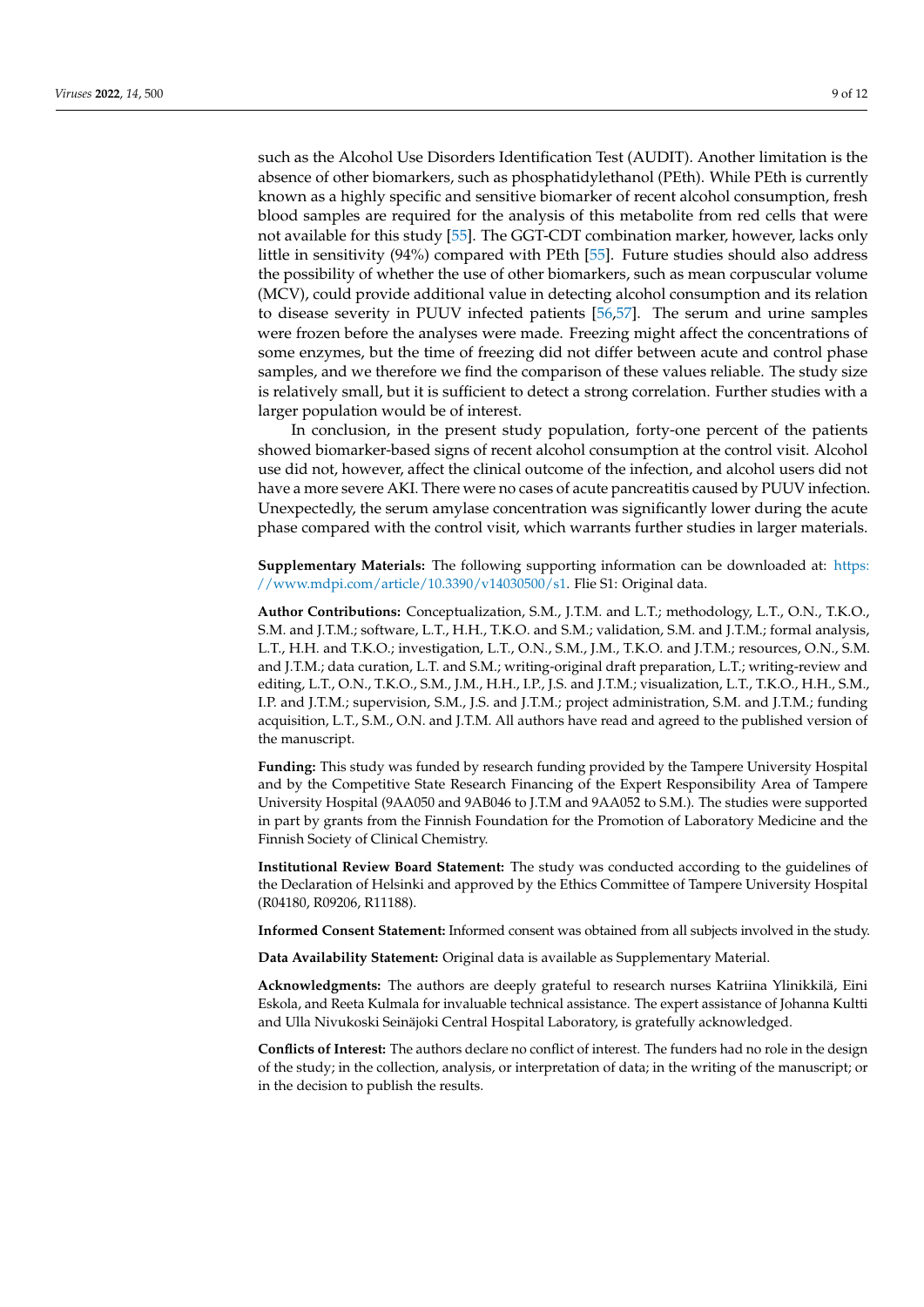# **References**

- <span id="page-9-0"></span>1. Kallio-Kokko, H.; Uzcategui, N.; Vapalahti, O.; Vaheri, A. Viral Zoonoses in Europe. *FEMS Microbiol. Rev.* **2005**, *29*, 1051–1077. [\[CrossRef\]](http://doi.org/10.1016/j.femsre.2005.04.012) [\[PubMed\]](http://www.ncbi.nlm.nih.gov/pubmed/16024128)
- <span id="page-9-1"></span>2. Vaheri, A.; Strandin, T.; Hepojoki, J.; Sironen, T.; Henttonen, H.; Mäkelä, S.; Mustonen, J. Uncovering the Mysteries of Hantavirus Infections. *Nat. Rev. Microbiol.* **2013**, *11*, 539–550. [\[CrossRef\]](http://doi.org/10.1038/nrmicro3066) [\[PubMed\]](http://www.ncbi.nlm.nih.gov/pubmed/24020072)
- <span id="page-9-2"></span>3. Hjertqvist, M.; Klein, S.L.; Ahlm, C.; Klingström, J. Mortality Rate Patterns for Hemorrhagic Fever with Renal Syndrome Caused by Puumala Virus. *Emerg. Infect. Dis.* **2010**, *16*, 1584–1586. [\[CrossRef\]](http://doi.org/10.3201/eid1610.100242) [\[PubMed\]](http://www.ncbi.nlm.nih.gov/pubmed/20875284)
- <span id="page-9-3"></span>4. Makary, P.; Kanerva, M.; Ollgren, J.; Virtanen, M.J.; Vapalahti, O.; Lyytikäinen, O. Disease Burden of Puumala Virus Infections, 1995–2008. *Epidemiol. Infect.* **2010**, *138*, 1484–1492. [\[CrossRef\]](http://doi.org/10.1017/S0950268810000087)
- <span id="page-9-4"></span>5. Vaheri, A.; Henttonen, H.; Mustonen, J. Hantavirus Research in Finland: Highlights and Perspectives. *Viruses* **2021**, *13*, 1452. [\[CrossRef\]](http://doi.org/10.3390/v13081452) [\[PubMed\]](http://www.ncbi.nlm.nih.gov/pubmed/34452318)
- <span id="page-9-5"></span>6. Latronico, F.; Mäki, S.; Rissanen, H.; Ollgren, J.; Lyytikäinen, O.; Vapalahti, O.; Sane, J. Population-Based Seroprevalence of Puumala Hantavirus in Finland: Smoking as a Risk Factor. *Epidemiol. Infect.* **2018**, *146*, 367–371. [\[CrossRef\]](http://doi.org/10.1017/S0950268817002904) [\[PubMed\]](http://www.ncbi.nlm.nih.gov/pubmed/29310747)
- <span id="page-9-6"></span>7. Lähdevirta, J. Nephropathia Epidemica in Finland. A Clinical, Histological and Epidemiological Study. *Ann. Clin. Res.* **1971**, *3*, 1–54.
- <span id="page-9-7"></span>8. Mustonen, J.; Mäkelä, S.; Outinen, T.; Laine, O.; Jylhävä, J.; Arstila, P.T.; Hurme, M.; Vaheri, A. The Pathogenesis of Nephropathia Epidemica: New Knowledge and Unanswered Questions. *Antivir. Res.* **2013**, *100*, 589–604. [\[CrossRef\]](http://doi.org/10.1016/j.antiviral.2013.10.001) [\[PubMed\]](http://www.ncbi.nlm.nih.gov/pubmed/24126075)
- <span id="page-9-8"></span>9. Mustonen, J.; Brummer-Korvenkontio, M.; Hedman, K.; Pasternack, A.; Pietilä, K.; Vaheri, A. Nephropathia Epidemica in Finland: A Retrospective Study of 126 Cases. *Scand. J. Infect. Dis.* **1994**, *26*, 7–13. [\[CrossRef\]](http://doi.org/10.3109/00365549409008583) [\[PubMed\]](http://www.ncbi.nlm.nih.gov/pubmed/7910705)
- <span id="page-9-9"></span>10. Laine, O.; Joutsi-Korhonen, L.; Mäkelä, S.; Mikkelsson, J.; Pessi, T.; Tuomisto, S.; Huhtala, H.; Libraty, D.; Vaheri, A.; Karhunen, P.; et al. Polymorphisms of PAI-1 and Platelet GP Ia May Associate with Impairment of Renal Function and Thrombocytopenia in Puumala Hantavirus Infection. *Thromb. Res.* **2012**, *129*, 611–615. [\[CrossRef\]](http://doi.org/10.1016/j.thromres.2011.11.007) [\[PubMed\]](http://www.ncbi.nlm.nih.gov/pubmed/22133274)
- 11. Mäkelä, S.; Mustonen, J.; Ala-Houhala, I.; Hurme, M.; Partanen, J.; Vapalahti, O.; Vaheri, A.; Pasternack, A. Human Leukocyte Antigen–B8-DR3 Is a More Important Risk Factor for Severe Puumala Hantavirus Infection than the Tumor Necrosis Factor– α(−308) G/A Polymorphism. *J. Infect. Dis.* **2002**, *186*, 843–846. [\[CrossRef\]](http://doi.org/10.1086/342413) [\[PubMed\]](http://www.ncbi.nlm.nih.gov/pubmed/12198621)
- <span id="page-9-10"></span>12. Mustonen, J.; Partanen, J.; Kanerva, M.; Pietilä, K.; Vapalahti, O.; Pasternack, A.; Vaheri, A. Genetic Susceptibility to Severe Course of Nephropathia Epidemica Caused by Puumala Hantavirus. *Kidney Int.* **1996**, *49*, 217–221. [\[CrossRef\]](http://doi.org/10.1038/ki.1996.29)
- <span id="page-9-11"></span>13. Mantula, P.S.; Outinen, T.K.; Jaatinen, P.; Hämäläinen, M.; Huhtala, H.; Pörsti, I.H.; Vaheri, A.; Mustonen, J.T.; Mäkelä, S.M. High Plasma Resistin Associates with Severe Acute Kidney Injury in Puumala Hantavirus Infection. *PLoS ONE* **2018**, *13*, e0208017. [\[CrossRef\]](http://doi.org/10.1371/journal.pone.0208017) [\[PubMed\]](http://www.ncbi.nlm.nih.gov/pubmed/30517161)
- <span id="page-9-12"></span>14. Outinen, T.K.; Mantula, P.; Jaatinen, P.; Hämäläinen, M.; Moilanen, E.; Vaheri, A.; Huhtala, H.; Mäkelä, S.; Mustonen, J. Glycoprotein YKL-40 Is Elevated and Predicts Disease Severity in Puumala Hantavirus Infection. *Viruses* **2019**, *11*, 767. [\[CrossRef\]](http://doi.org/10.3390/v11090767)
- <span id="page-9-13"></span>15. Mantula, P.S.; Outinen, T.K.; Clement, J.P.G.; Huhtala, H.S.A.; Pörsti, I.H.; Vaheri, A.; Mustonen, J.T.; Mäkelä, S.M. Glomerular Proteinuria Predicts the Severity of Acute Kidney Injury in Puumala Hantavirus-Induced Tubulointerstitial Nephritis. *Nephron* **2017**, *136*, 193–201. [\[CrossRef\]](http://doi.org/10.1159/000459634)
- 16. Tietäväinen, J.; Mantula, P.; Outinen, T.; Huhtala, H.; Pörsti, I.H.; Niemelä, O.; Vaheri, A.; Mäkelä, S.; Mustonen, J. Glucosuria Predicts the Severity of Puumala Hantavirus Infection. *Kidney Int. Rep.* **2019**, *4*, 1296–1303. [\[CrossRef\]](http://doi.org/10.1016/j.ekir.2019.05.770)
- <span id="page-9-14"></span>17. Tietäväinen, J.; Mäkelä, S.; Huhtala, H.; Pörsti, I.H.; Strandin, T.; Vaheri, A.; Mustonen, J. The Clinical Presentation of Puumala Hantavirus Induced Hemorrhagic Fever with Renal Syndrome Is Related to Plasma Glucose Concentration. *Viruses* **2021**, *13*, 1177. [\[CrossRef\]](http://doi.org/10.3390/v13061177)
- <span id="page-9-15"></span>18. Vapalahti, O.; Mustonen, J.; Lundkvist, Å.; Henttonen, H.; Plyusnin, A.; Vaheri, A. Hantavirus Infections in Europe. *Lancet Infect. Dis.* **2003**, *3*, 653–661. [\[CrossRef\]](http://doi.org/10.1016/S1473-3099(03)00774-6)
- <span id="page-9-17"></span>19. Settergren, B.; Juto, P.; Ttollfors, B.; Wadell, G.; Norrby, S.R. Clinical Characteristics of Nephropathia Epidemica in Sweden: Prospective Study Of 74 Cases. *Rev. Infect. Dis.* **1989**, *11*, 921–927. [\[CrossRef\]](http://doi.org/10.1093/clinids/11.6.921)
- 20. Pal, E.; Korva, M.; Resman Rus, K.; Kejžar, N.; Bogovič, P.; Kurent, A.; Avšič-Županc, T.; Strle, F. Sequential Assessment of Clinical and Laboratory Parameters in Patients with Hemorrhagic Fever with Renal Syndrome. *PLoS ONE* **2018**, *13*, e0197661. [\[CrossRef\]](http://doi.org/10.1371/journal.pone.0197661) [\[PubMed\]](http://www.ncbi.nlm.nih.gov/pubmed/29791494)
- <span id="page-9-16"></span>21. Elisaf, M.; Stefanaki, S.; Repanti, M.; Korakis, H.; Tsianos, E.; Siamopoulos, K.C. Liver Involvement in Hemorrhagic Fever with Renal Syndrome. *J. Clin. Gastroenterol.* **1993**, *17*, 33–37. [\[CrossRef\]](http://doi.org/10.1097/00004836-199307000-00010)
- <span id="page-9-18"></span>22. Guo, Q.; Xu, J.; Shi, Q.; Du, B. Acute Pancreatitis Associated with Hemorrhagic Fever with Renal Syndrome: A Cohort Study of 346 Patients. *BMC Infect. Dis.* **2021**, *21*, 1–8. [\[CrossRef\]](http://doi.org/10.1186/s12879-021-05964-5) [\[PubMed\]](http://www.ncbi.nlm.nih.gov/pubmed/33731024)
- 23. Puca, E.; Pilaca, A.; Pipero, P.; Kraja, D.; Puca, E.Y. Hemorrhagic Fever with Renal Syndrome Associated with Acute Pancreatitis. *Virol. Sin.* **2012**, *27*, 214–217. [\[CrossRef\]](http://doi.org/10.1007/s12250-012-3231-3)
- 24. Wang, W.J.; Zhao, J.; Yang, J.S.; Liang, M.M.; Ni, M.Y.; Yang, J.H. Clinical Analysis of Patients with Acute Pancreatitis Complicated with Hemorrhagic Fever with Renal Syndrome and Acute Biliary Pancreatitis. *Medicine* **2020**, *99*, e18916. [\[CrossRef\]](http://doi.org/10.1097/MD.0000000000018916)
- 25. Zhu, Y.; Chen, Y.X.; Zhu, Y.; Liu, P.; Zeng, H.; Lu, N.H. A Retrospective Study of Acute Pancreatitis in Patients with Hemorrhagic Fever with Renal Syndrome. *BMC Gastroenterol.* **2013**, *13*, 171. [\[CrossRef\]](http://doi.org/10.1186/1471-230X-13-171)
- 26. Kilit, T.P.; Kilit, C.; Erarslan, S. A Rare Cause of Acute Pancreatitis: Hantavirus Infection. *Acta Gastro-Enterol. Belg.* **2017**, *80*, 59–61.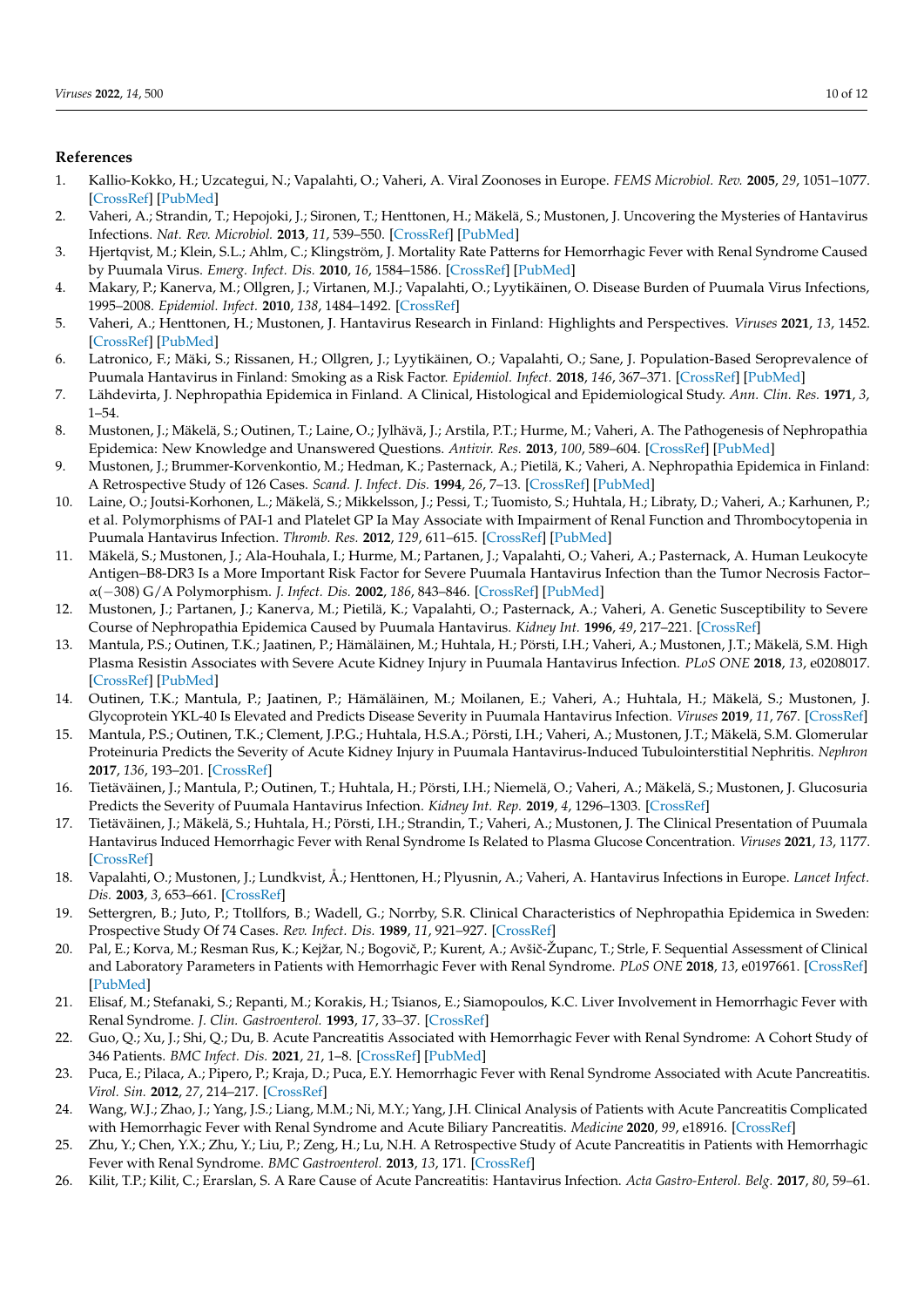- 27. Bui-Mansfield, L.T.; Torrington, K.G.; Kim, T. Acute Pancreatitis in Patients with Hemorrhagic Fever with Renal Syndrome. *Mil. Med.* **2018**, *166*, 167–170. [\[CrossRef\]](http://doi.org/10.1093/milmed/166.2.167)
- <span id="page-10-0"></span>28. Park, K.H.; Kang, Y.U.; Kang, S.J.; Jung, Y.S.; Jang, H.C.; Jung, S.I. Short Report: Experience with Extrarenal Manifestations of Hemorrhagic Fever with Renal Syndrome in a Tertiary Care Hospital in South Korea. *Am. J. Trop. Med. Hyg.* **2011**, *84*, 229–233. [\[CrossRef\]](http://doi.org/10.4269/ajtmh.2011.10-0024) [\[PubMed\]](http://www.ncbi.nlm.nih.gov/pubmed/21292889)
- <span id="page-10-1"></span>29. Settergren, B.; Boman, J.; Linderholm, M.; Wiström, J.; Hägg, E.; Arvidsson, P.A. A Case of Nephropathia Epidemica Associated with Panhypopituitarism and Nephrotic Syndrome. *Nephron* **1992**, *61*, 234–235. [\[CrossRef\]](http://doi.org/10.1159/000186883)
- <span id="page-10-2"></span>30. Kitterer, D.; Artunc, F.; Segerer, S.; Dominik Alscher, M.; Braun, N.; Latus, J. Evaluation of Lipase Levels in Patients with Nephropathia Epidemica—No Evidence for Acute Pancreatitis. *BMC Infect. Dis.* **2015**, *15*, 286. [\[CrossRef\]](http://doi.org/10.1186/s12879-015-1031-8)
- <span id="page-10-3"></span>31. Tervo, L.; Mäkelä, S.; Syrjänen, J.; Huttunen, R.; Rimpelä, A.; Huhtala, H.; Vapalahti, O.; Vaheri, A.; Mustonen, J. Smoking Is Associated with Aggravated Kidney Injury in Puumala Hantavirus-Induced Haemorrhagic Fever with Renal Syndrome. *Nephrol. Dial. Transplant.* **2015**, *30*, 1693–1698. [\[CrossRef\]](http://doi.org/10.1093/ndt/gfv273)
- <span id="page-10-4"></span>32. Friedman, G.D.; Tekawa, I.; Klatsky, A.L.; Sidney, S.; Armstrong, M.A. Alcohol Drinking and Cigarette Smoking: An Exploration of the Association in Middle-Aged Men and Women. *Drug Alcohol Depend.* **1991**, *27*, 283–290. [\[CrossRef\]](http://doi.org/10.1016/0376-8716(91)90011-M)
- 33. Anthony, J.C.; Echeagaray-Wagner, F. Epidemiologic Analysis of Alcohol and Tobacco Use. *Alcohol Res. Health* **2000**, *24*, 201–208. [\[PubMed\]](http://www.ncbi.nlm.nih.gov/pubmed/15986714)
- <span id="page-10-5"></span>34. Daniel, E.; Yi, F.H.; Hiller-Sturmhöfel, S. An Epidemiologic Analysis of Co-Occurring Alcohol and Tobacco Use and Disorders: Findings from the National Epidemiologic Survey on Alcohol and Related Conditions. *Alcohol Res. Health* **2006**, *29*, 162–171.
- <span id="page-10-6"></span>35. Boxhoorn, L.; Voermans, R.P.; Bouwense, S.A.; Bruno, M.J.; Verdonk, R.C.; Boermeester, M.A.; van Santvoort, H.C.; Besselink, M.G. Acute Pancreatitis. *Lancet* **2020**, *396*, 726–734. [\[CrossRef\]](http://doi.org/10.1016/S0140-6736(20)31310-6)
- <span id="page-10-7"></span>36. Radcke, S.; Dillon, J.F.; Murray, A.L. A Systematic Review of the Prevalence of Mildly Abnormal Liver Function Tests and Associated Health Outcomes. *Eur. J. Gastroenterol. Hepatol.* **2015**, *27*, 1–7. [\[CrossRef\]](http://doi.org/10.1097/MEG.0000000000000233)
- <span id="page-10-8"></span>37. Nelson, S.; Kolls, J.K. Alcohol, Host Defence and Society. *Nat. Rev. Immunol.* **2002**, *2*, 205–209. [\[CrossRef\]](http://doi.org/10.1038/nri744) [\[PubMed\]](http://www.ncbi.nlm.nih.gov/pubmed/11913071)
- <span id="page-10-9"></span>38. Simou, E.; Britton, J.; Leonardi-Bee, J. Alcohol and the Risk of Pneumonia: A Systematic Review and Meta-Analysis. *BMJ Open* **2018**, *8*, e022344. [\[CrossRef\]](http://doi.org/10.1136/bmjopen-2018-022344)
- <span id="page-10-10"></span>39. Jerrells, T.R.; Pavlik, J.A.; DeVasure, J.; Vidlak, D.; Costello, A.; Strachota, J.M.; Wyatt, T.A. Association of Chronic Alcohol Consumption and Increased Susceptibility to and Pathogenic Effects of Pulmonary Infection with Respiratory Syncytial Virus in Mice. *Alcohol* **2007**, *41*, 357–369. [\[CrossRef\]](http://doi.org/10.1016/j.alcohol.2007.07.001)
- <span id="page-10-11"></span>40. Szabo, G.; Mandrekar, P. A Recent Perspective on Alcohol, Immunity, and Host Defense. *Alcohol. Clin. Exp. Res.* **2009**, *33*, 220–232. [\[CrossRef\]](http://doi.org/10.1111/j.1530-0277.2008.00842.x)
- <span id="page-10-12"></span>41. Anttila, P.; Järvi, K.; Latvala, J.; Blake, J.E.; Niemelä, O. A New Modified γ-%CDT Method Improves the Detection of Problem Drinking: Studies in Alcoholics with or without Liver Disease. *Clin. Chim. Acta* **2003**, *338*, 45–51. [\[CrossRef\]](http://doi.org/10.1016/j.cccn.2003.07.016)
- <span id="page-10-13"></span>42. Hietala, J.; Koivisto, H.; Anttila, P.; Niemelä, O. Comparison of the Combined Marker GGT-CDT and the Conventional Laboratory Markers of Alcohol Abuse in Heavy Drinkers, Moderate Dinkers and Abstainers. *Alcohol Alcohol.* **2006**, *41*, 528–533. [\[CrossRef\]](http://doi.org/10.1093/alcalc/agl050)
- <span id="page-10-14"></span>43. Niemelä, O. Biomarker-Based Approaches for Assessing Alcohol Use Disorders. *Int. J. Environ. Res. Public Health* **2016**, *13*, 166. [\[CrossRef\]](http://doi.org/10.3390/ijerph13020166)
- <span id="page-10-15"></span>44. Vaheri, A.; Vapalahti, O.; Plyusnin, A. How to Diagnose Hantavirus Infections and Detect Them in Rodents and Insectivores. *Rev. Med. Virol.* **2008**, *18*, 277–288. [\[CrossRef\]](http://doi.org/10.1002/rmv.581)
- <span id="page-10-16"></span>45. van de Luitgaarden, I.A.T.; Beulens, J.W.J.; Schrieks, I.C.; Kieneker, L.M.; Touw, D.J.; van Ballegooijen, A.J.; van Oort, S.; Grobbee, D.E.; Bakker, S.J.L. Urinary Ethyl Glucuronide Can Be Used as a Biomarker of Habitual Alcohol Consumption in the General Population. *J. Nutr.* **2019**, *149*, 2199–2205. [\[CrossRef\]](http://doi.org/10.1093/jn/nxz146)
- <span id="page-10-17"></span>46. Archer, M.; Kampman, O.; Bloigu, A.; Bloigu, R.; Luoto, K.; Kultti, J.; Hämäläinen, M.; Moilanen, E.; Leinonen, E.; Niemelä, O. Assessment of Alcohol Consumption in Depression Follow-up Using Self-Reports and Blood Measures Including Inflammatory Biomarkers. *Alcohol Alcohol.* **2019**, *54*, 243–250. [\[CrossRef\]](http://doi.org/10.1093/alcalc/agz002)
- <span id="page-10-18"></span>47. Khwaja, A. KDIGO Clinical Practice Guidelines for Acute Kidney Injury. *Nephron* **2012**, *120*, c179–c184. [\[CrossRef\]](http://doi.org/10.1159/000339789)
- <span id="page-10-19"></span>48. Niemelä, O.; Niemelä, M.; Bloigu, R.; Aalto, M.; Laatikainen, T. Where Should the Safe Limits of Alcohol Consumption Stand in Light of Liver Enzyme Abnormalities in Alcohol Consumers? *PLoS ONE* **2017**, *12*, e0188574. [\[CrossRef\]](http://doi.org/10.1371/journal.pone.0188574)
- <span id="page-10-20"></span>49. Sironen, T.; Sane, J.; Lokki, M.-L.; Meri, S.; Andersson, L.C.; Hautala, T.; Kauma, H.; Vuorinen, S.; Rasmuson, J.; Evander, M.; et al. Fatal Puumala Hantavirus Disease: Involvement of Complement Activation and Vascular Leakage in the Pathobiology. *Open Forum Infect. Dis.* **2017**, *4*. [\[CrossRef\]](http://doi.org/10.1093/ofid/ofx229)
- <span id="page-10-21"></span>50. Libraty, D.H.; Mäkelä, S.; Vlk, J.; Hurme, M.; Vaheri, A.; Ennis, F.A.; Mustonen, J. The Degree of Leukocytosis and Urine GATA-3 MRNA Levels Are Risk Factors for Severe Acute Kidney Injury in Puumala Virus Nephropathia Epidemica. *PLoS ONE* **2012**, *7*, e35402. [\[CrossRef\]](http://doi.org/10.1371/journal.pone.0035402)
- <span id="page-10-22"></span>51. Inamdar, S.; Benias, P.C.; Liu, Y.; Sejpal, D.V.; Satapathy, S.K.; Trindade, A.J. Prevalence, Risk Factors, and Outcomes of Hospitalized Patients with Coronavirus Disease 2019 Presenting as Acute Pancreatitis. *Gastroenterology* **2020**, *159*, 2226–2228.e2. [\[CrossRef\]](http://doi.org/10.1053/j.gastro.2020.08.044)
- <span id="page-10-23"></span>52. Hedström, J.; Korvuo, A.; Kenkimäki, P.; Tikanoja, S.; Haapiainen, R.; Kivilaakso, E.; Stenman, U.H. Urinary Trypsinogen-2 Test Strip for Acute Pancreatitis. *Lancet* **1996**, *347*, 729–730. [\[CrossRef\]](http://doi.org/10.1016/S0140-6736(96)90078-1)